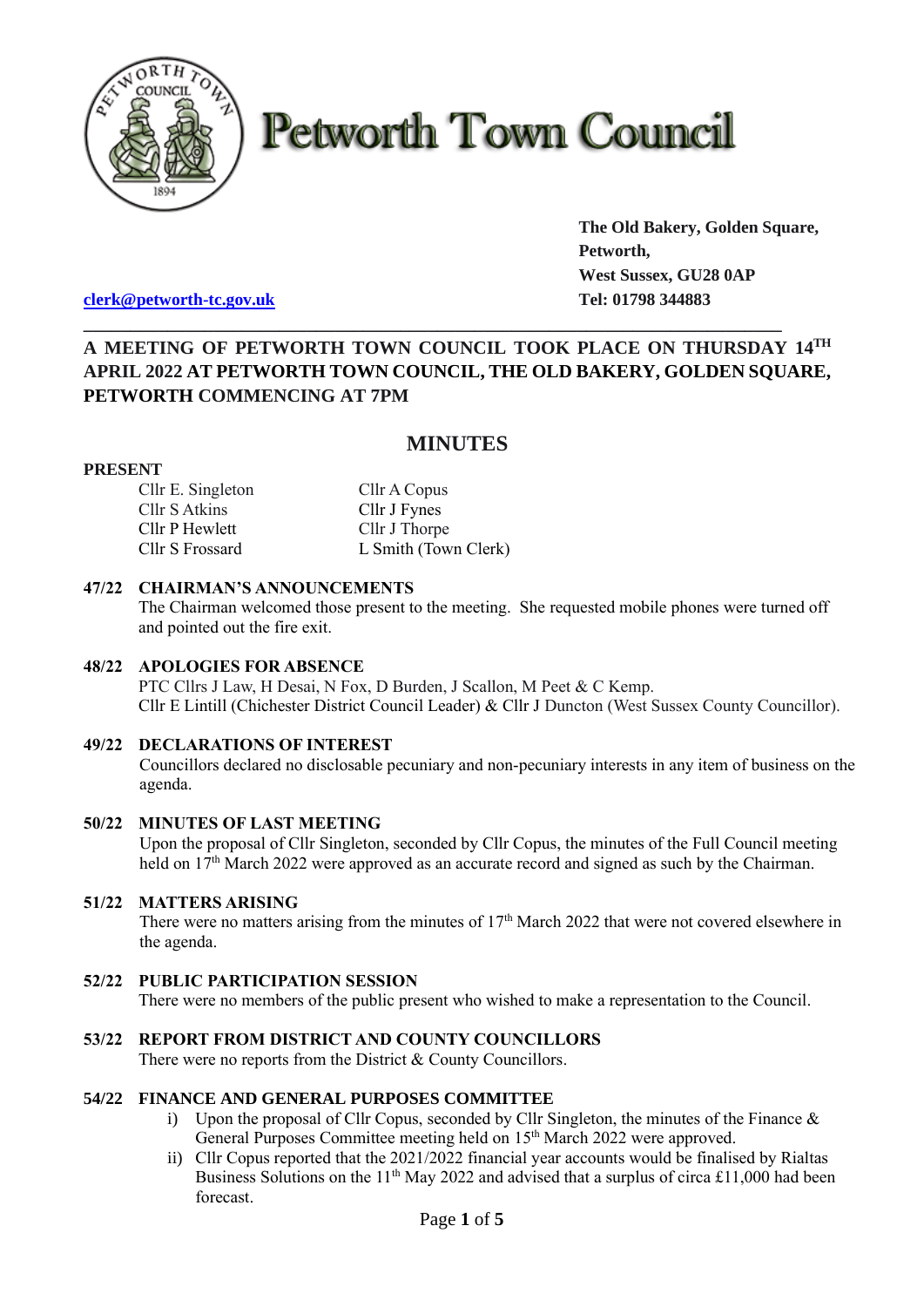- iii) Cllr Copus reported that the electrical works required at the sports ground pavilion would cost more than had been budgeted for. He advised that the increased cost of the works had been identified once the refurbishment project had commenced and suggested that community use of the pavilion was likely to increase once the improvements had been implemented. Cllr Copus reported that due to a potential Petworth Park Sports cash flow issue as a result of grants for the pavilion makeover not being paid until the completion of the refurbishment project, the Chairman of Petworth Park Sports had requested the Council's support with the cost of the electrical works. He advised that the Finance & General Purposes committee had considered this request and subsequently asked Petworth Park Sports for the original quotes for the electrical works, an itemised quote for the revised work & to clarify whether Petworth Park Sports would pay for equipment for community users of the sports ground should the Council use the budget earmarked for this purpose to pay for the electrical works as part of the refurbishment project. Cllr Copus reported that Petworth Park Sports had not submitted this information. Under the proposal of Cllr Copus, seconded by Cllr Fynes, it was unanimously resolved to loan Petworth Park Sports £5,000 for up to 3 months at zero interest.
- iv) Under the proposal of Cllr Copus, seconded by Cllr Hewlett, it was resolved to provide a grant of £200 to Victim Support (Sussex Area) to assist with their work in Petworth.

#### **55/22 HIGHWAYS, TRAFFIC AND PLANNING COMMITTEE**

Upon the proposal of Cllr Atkins, seconded by Cllr Hewlett, the minutes of the Highways, Traffic & Planning Committee meeting held on 9<sup>th</sup> March 2022 were approved.

The Chairman reported that there were no significant planning applications in the system and that he had not been made aware of any updates regarding the Square Field development.

#### **56/22 OPEN SPACES COMMITTEE**

Upon the proposal of Cllr Copus, seconded by Cllr Atkins, the minutes of the Open Spaces Committee meeting held on 2<sup>nd</sup> March 2022 were approved.

Cllr Copus reported that repairs had taken place on the play area tower at Hampers Common. Cllr Atkins offered to paint the wood of the tower and it was agreed that a working party would visit the site to undertake an inspection of the recent works.

#### **57/22 PETWORTH PARK SPORTS GROUND LEASE**

Cllr Copus reported that the National Trust had incorporated feedback from Petworth Town Council and Petworth Park Sports and produced a final draft of the lease. He advised that some queries remained which he would follow up with Anderson Rowntree & the National Trust. It was agreed that once the lease had been finalised, a review of the license in place with Petworth Park Sports should take place.

#### **58/22 ANNUAL TOWN MEETING**

Cllr Frossard reported that the Annual Town Meeting which would take place in the Leconfield Hall on 28th April 2022 had been organised. She advised that 12 community organisations would attend to promote the opportunities they provide for the residents of Petworth, with 2 additional organisations also hoping to participate. Cllr Frossard reported that she would put posters up around the town and in the shops to promote the meeting. She asked Councillors to assist during the evening, advising that they should attend from 6pm.

#### **59/22 PROPOSAL FOR A GROUNDSMAN**

Cllr Frossard provided the following report:

"Over the past few weeks it has been necessary for the Clerk to request logistical assistance and authorization to fund unbudgeted minor works around the town. This is a two-fold process involving both the spend and the resource to carry out the works.

PTC's Financial Regulations (Section 4.5) cover authorization for the Clerk to deal with emergency repairs, without prior permission from the Council, but still the logistics of finding a councillor or contractor able to deal with an immediate problem were a challenge.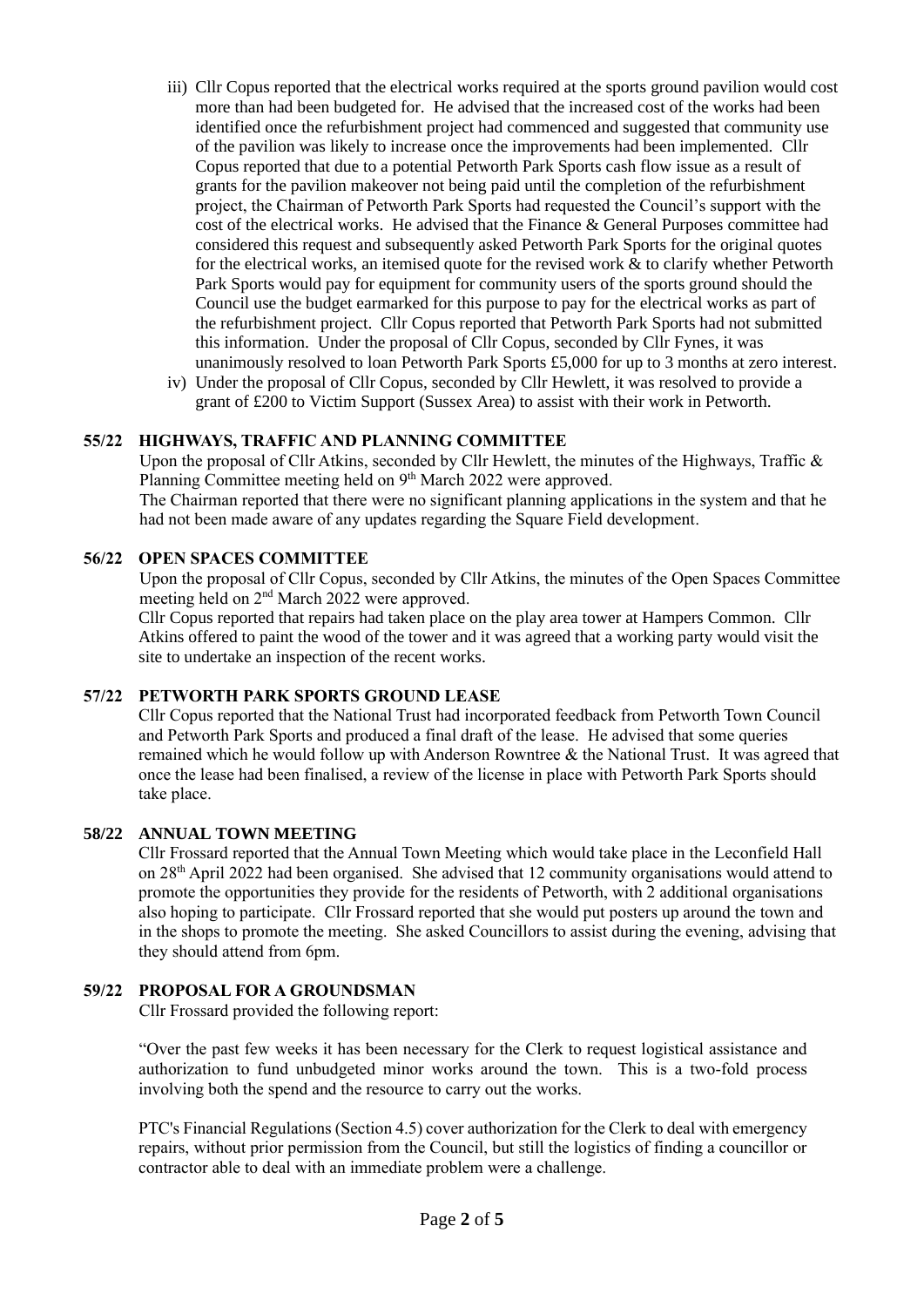In the case of non-emergency minor repairs there are further challenges. Finding a councillor to carry out the works or, if it is necessary to hire a contractor, then to obtain quotes and obtain authorization for the spend (Financial Regulations Section 4.1).

My proposals seek to simplify the process in both respects for non-emergency, minor works and repairs. Under Proposal 1a, if the right person is found then I am of the opinion this will result in incurring less costs than if a specialist contractor is the only option. It will certainly save the time and administrative cost of always obtaining three quotes and presenting these to council for each, relatively minor piece of work. Proposal 1b seeks to cut down delays in getting minor works completed.

#### **PROPOSALS**

- 1. To delegate authority to the Clerk, in the event that voluntary assistance is not available, to effect minor, non-emergency works and repairs through either:
	- a. engaging the services of a self-employed/sole trader groundsman who can be called upon regularly to carry out such repairs as the Clerk deems necessary with no requirement to obtain three quotes.
	- b. (in the event that the groundsman is unable to carry out the works) obtaining three quotes for minor works and repairs and to appoint a contractor without recourse to the council.
- 2. To allocate £1,000 for 2022-2023, that can be spent on minor works in any area of PTC's remit and to authorize the Clerk to draw down from this amount to cover the costs of the above minor works. To report on this line in the accounts at each meeting and to note within the accounts the detail of the works.
- 3. To review the amount when the budget is set each year.
- 4. To review the delegation to the Clerk annually."

Under the proposal of Cllr Frossard, seconded by Cllr Singleton it was unanimously resolved to adopt the above proposals 1 to 4 inclusive.

# **60/22 TO RECEIVE UPDATES FROM WORKING PARTIES AND OUTSIDE GROUPS**

- **a) Petworth Business Association** (PBA) There was no update.
- b) **Petworth Visitors** Cllr Singleton advised that she would organise a meeting of the visitors working group to consider the future plans for the phone box at the Old Bakery.
- c) **New Premises** There was no update.
- d) **Community Hub –** There was no update.
- e) **Planting & Horticulture** Cllr Hewlett submitted the below written report:

"A Japanese flowering cherry has been planted on the mound in Rosemary Gardens to mark the Jubilee and is flourishing as are the trees, donated crab apples, planted earlier this spring.

A plaque has been ordered to mark this event and a ceremony will take place once it has arrived.

All flower beds in Rosemary Gardens, Tillington Road and Sheepdown have been weeded and mulched, supplied free of charge by John Riddell.

The old barrel planters at the War Memorial have been demolished and the area tidied. New trough planters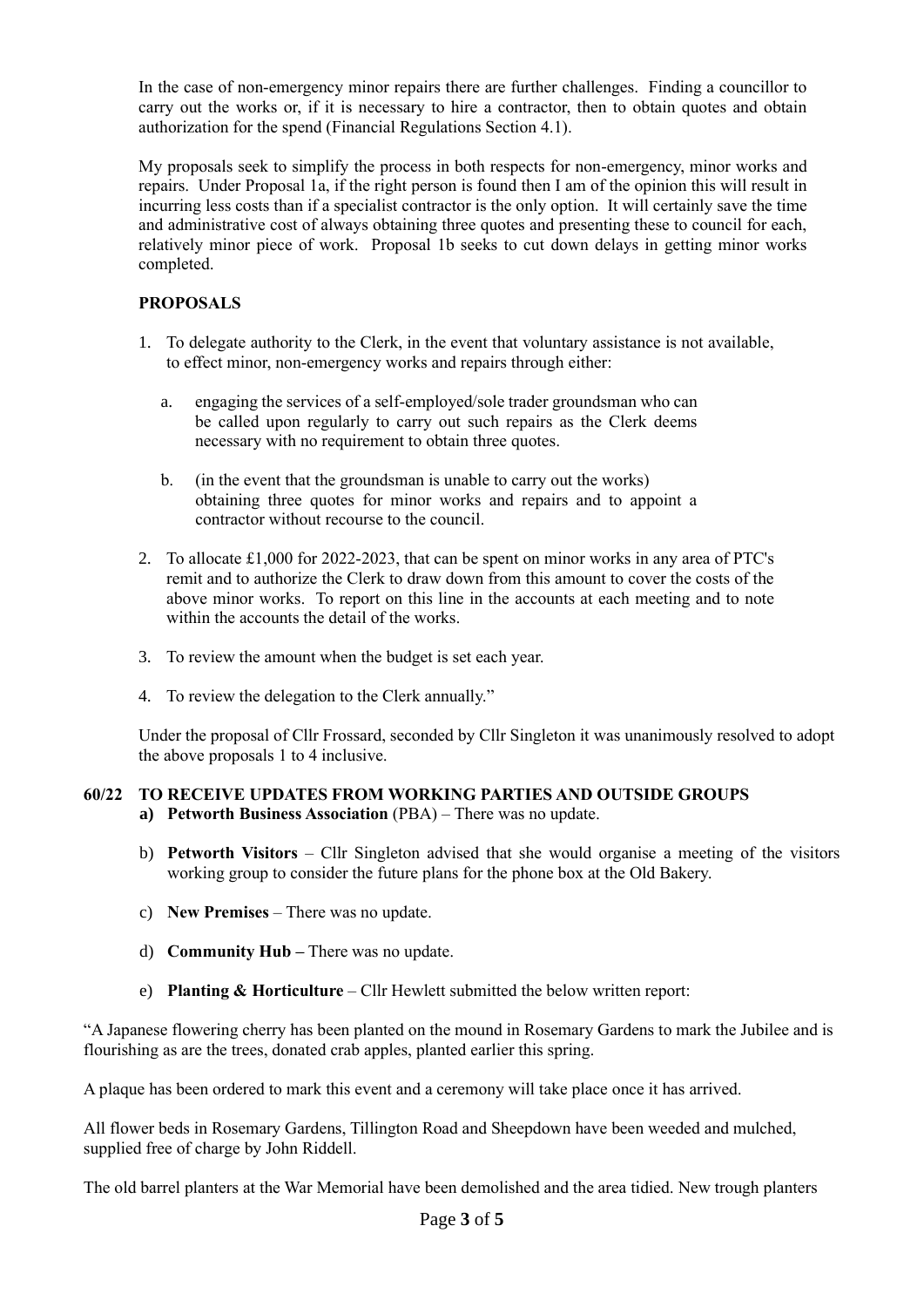have arrived and shrubs purchased, which will provide permanent evergreen planting supplemented with annuals for summer colour and bulbs for the Spring. They will be planted tomorrow.

Preparations for the summer planting and hanging baskets are underway, ordered last September. The colour scheme is shades of purple and lavender, with silver and whites and a touch of crimson, Royal colours to celebrate the jubilee.

The bedding plants for the troughs will be delivered the week of the  $16<sup>th</sup>$  May and the hanging baskets the week of the 23<sup>rd</sup> May, so that bunting can be hung at the same time as the hanging baskets. A cherry picker will be required for this.

Preparations for the In Bloom competition are steaming ahead. The regional judge will tour the town on  $12<sup>th</sup>$ July and the national judging will take place in the following fortnight. We have yet to be informed of that date. In case you haven't heard, Petworth is 1 of only 6 in the national competition in the small town category. Good odds!

We are in the process of planning the route, bringing in the National Trust and Petworth House, as well as the community garden, the school and local businesses, residents and shops.

Following a walk round with Laura, she has written to the local stakeholders, asking for their support on this momentous occasion…

Simon Knight has said the Armoury will be repaired and painted and has asked for further areas that need doing…. In writing … I am going to suggest the weeds in the walls. He has also sent out a letter to the tenants, asking for their support.

The telephone exchange is going to be tidied up as is the ground and fencing on Station Road, belonging to the gas board.

CDC are going to paint the lamp posts and hopefully some of the road signs and sort out the pot holes and broken paving.

Even if this doesn't get done in time, we have a starting point to work from.

Seaford College are coming for a day on the 30<sup>th</sup> June and we have yet to organise time with the scouts and the primary school.

We have new volunteers including a D of E student for the silver category who will spend the next 6 months with us and Petworth in Bloom organised a town tidy up last weekend, with 21 counted volunteers, collecting about 15 bags of rubbish, including a full sack of cans and plastic from around the library area…collected by Jen and her family … a clear need for more rubbish bins!... and we haven't finished yet!

Funds are being raised through sponsorship and donations, both financial and in the form of plants and we will be holding stalls in Rosemary Gardens, on the 19<sup>th</sup> June to be part of the Secret Gardens day. We hope to run a refreshments café on a market day if this is feasible.

#### Finally, we are having continuous problems with vandalism.

The planter outside the ladies' loo has been kicked in. We probably cannot replace this until the autumn due to the rose, so hope to disguise the damage by additional planting.

The planter under the town map has had its plants ripped out and scattered about.

A planter in the square has been kicked in. We have turned it to face the wall, but it will need replacing if kicked in again and a lorry smashed one of the planters on the Barrie Light Standard, which will need to be replaced.